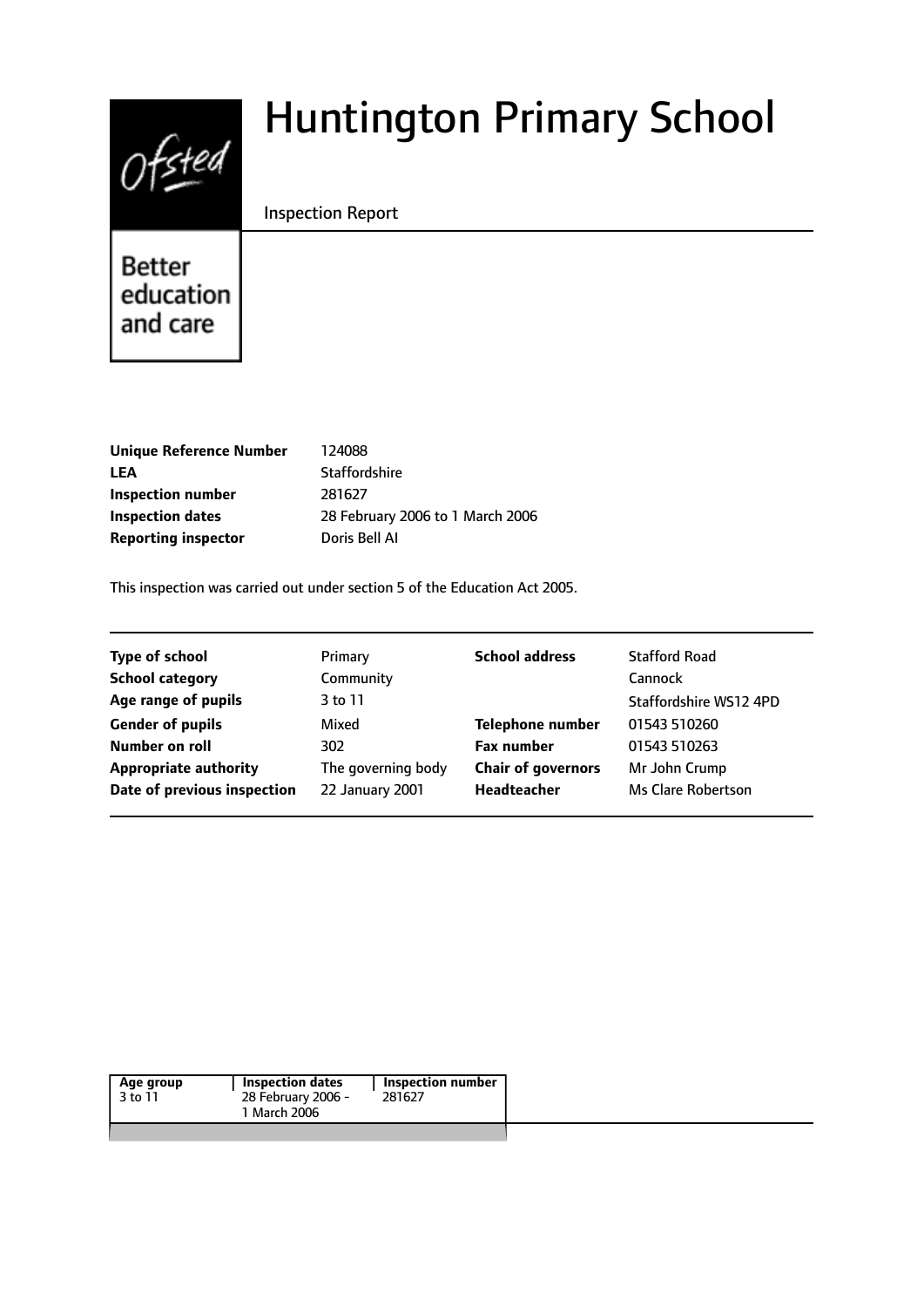© Crown copyright 2006

#### Website: www.ofsted.gov.uk

This document may be reproduced in whole or in part for non-commercial educational purposes, provided that the information quoted is reproduced without adaptation and the source and date of publication are stated.

Further copies of this report are obtainable from the school. Under the Education Act 2005, the school must provide a copy of this report free of charge to certain categories of people. A charge not exceeding the full cost of reproduction may be made for any other copies supplied.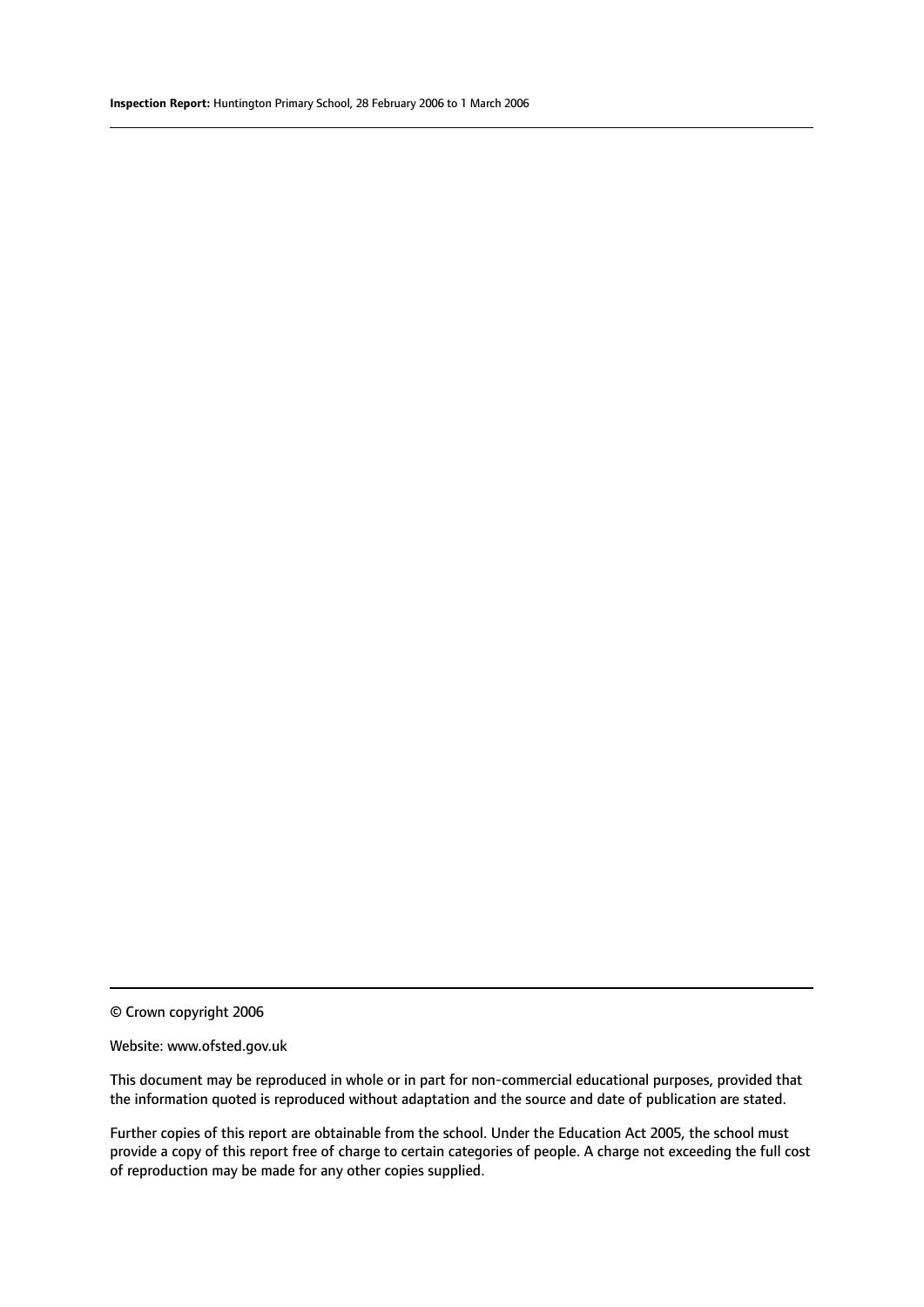# **Introduction**

The inspection was carried out by three Additional Inspectors.

#### **Description of the school**

This large primary school, which has its own Nursery, serves a socially deprived area of Stafford. A higher-than-average proportion of pupils have learning difficulties or disabilities and attainment on entry to the school is below average. Only a very small number of pupils come from minority ethnic backgrounds and none are at the early stages of learning English. The school operates on a split site and provides before and after school care. At present the school does not have a deputy headteacher. An assistant headteacher was appointed in the week prior to the inspection.

#### **Key for inspection grades**

| Grade 1 | Outstanding  |
|---------|--------------|
| Grade 2 | Good         |
| Grade 3 | Satisfactory |
| Grade 4 | Inadequate   |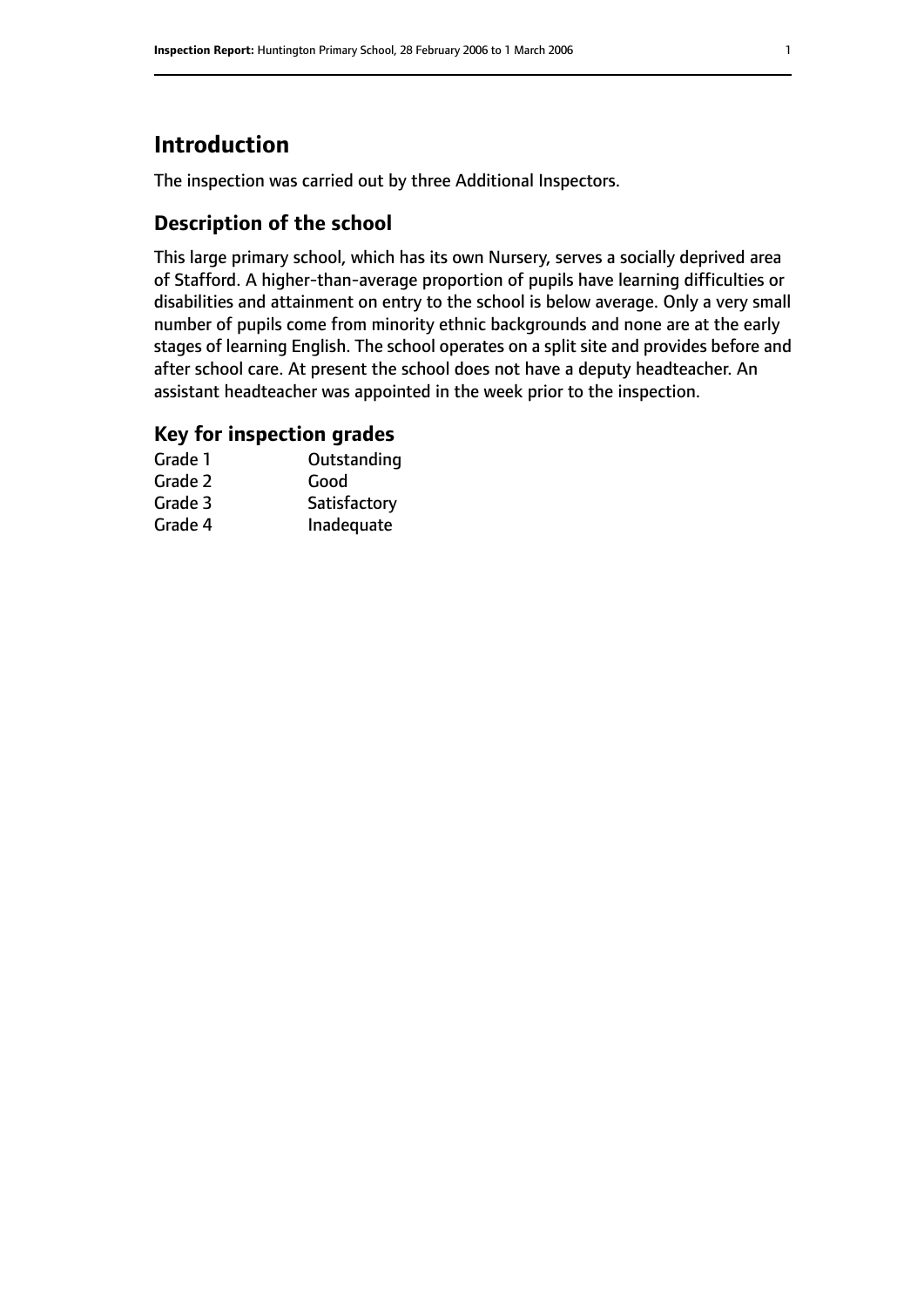### **Overall effectiveness of the school**

#### **Grade: 4**

In accordance with section 13 (3) of the Education Act 2005, Her Majesty's Chief Inspector is of the opinion that this school requires special measures because it is failing to give its pupils an acceptable standard of education and the persons responsible for leading, managing or governing the school are not demonstrating the capacity to secure the necessary improvement for the school.

This school is not effective because pupils do not achieve well enough and standards are too low. Standards and the quality of education, including the quality of teaching, are good in the Foundation Stage but inadequate in the rest of the school. Teachers' expectations are too low and there are weaknessesin planning, marking and assessment.

By the end of Year 2, standards are exceptionally low and have been so for a number of years. The same is true of standards in English at the end of Year 6, and basic literacy skills are not taught or reinforced well enough in other subjects. The school mistakenly judges itself to be good because older pupils' overall progress improved in 2005. Satisfactory achievement in mathematics and good achievement in science in 2005 masked significant under-achievement in English. Pupils with learning difficulties and disabilities make satisfactory progress. Behaviour is mostly good and because pupils enjoy school, their attendance is improving. They are well cared for, guided and supported in relation to their personal development and well-being.

Leadership and management are inadequate. The headteacher provides clear direction for the school's work but this is not being followed by all staff. The many initiatives introduced to improve learning are limited in their usefulness and impact. They have not improved standards and achievement and there is a lack of rigour and clarity in the school's systems for checking the effectiveness of its work. Improvement in the key issues identified at the last inspection is satisfactory. However, the quality of teaching has deteriorated and the continued decline in standards over time demonstrates that the school lacks the capacity to turn things round. It does not provide adequate value for money.

#### **What the school should do to improve further**

- Raise achievement and standards in Years 1 and 2 by improving the quality of teaching and building on what pupils have learned in the Foundation Stage.
- Accelerate achievement and raise standards in English throughout the school by raising teachers' expectations, sharpening marking and assessment and using the information properly in planning.
- Establish more rigorous systems for checking and improving teaching and learning, clarify what is being checked and why and take robust action to tackle weaknesses where they occur.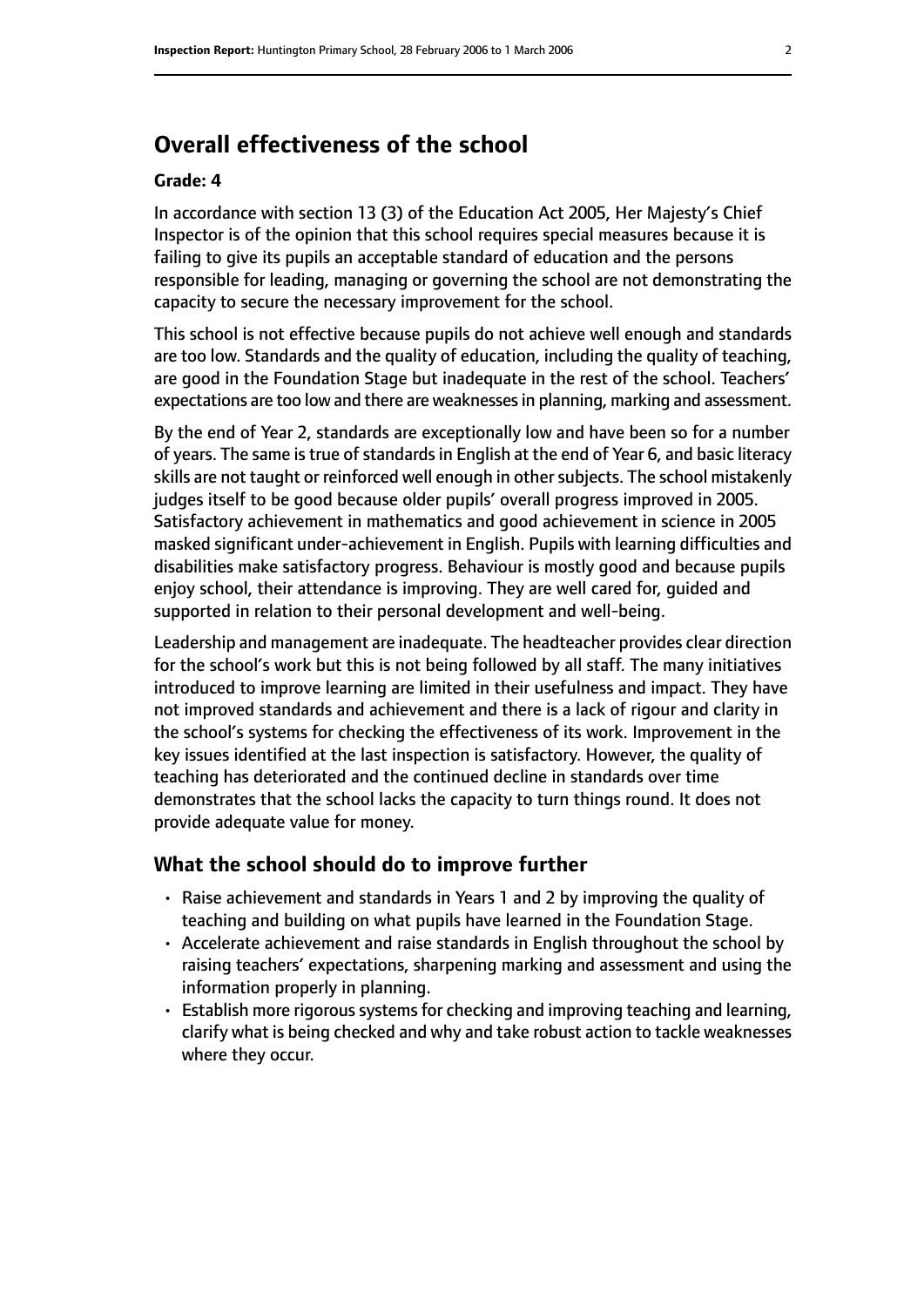#### **Achievement and standards**

#### **Grade: 4**

Weaknesses in the quality of teaching have led to inadequate achievement and exceptionally low standards in reading, writing and mathematics by the end of Year 2 and in English by the end of Year 6. Standards in both of these areas have shown a steady decline since 2003 and overall since 2001, when the school was last inspected. This has happened despite children making good progress in the Foundation Stage and reaching standards that are broadly average by the end of Reception. Progress is inadequate in Years 1 and 2 because staff do not build well enough on what children have learned in the Foundation Stage. Pupils with learning difficulties and disabilities make satisfactory progress towards their targets because they are supported well.

Achievement is satisfactory in mathematics, although standards are still significantly below average. In science, pupils achieved well last year, and standards were average. The school has successfully raised achievement in both of these subjects. Nevertheless, it did not meet its statutory targets in 2005 and it is not on course to meet those for 2006. This is because of weaknesses in grammar, spelling and punctuation, and pupils having too few opportunities to write at length or independently. The school tracks pupils' progress adequately but does not act on the findings. The data shows that too few pupils make the expected progress between Year 1 and Year 6, although most pupils begin to pick up in Year 5.

#### **Personal development and well-being**

#### **Grade: 3**

Personal development and well-being are sound in all age groups, with a number of strong features. Pupils enjoy school and their attendance, which is satisfactory, is improving. Their spiritual, moral, social and cultural development is good. Pupils support each other well, for example, keeping a careful lookout for anyone who might be lonely or upset in the playground. The pupils commented that they find most lessons fun and that they like and trust their teachers and the other adults who work with them. The behaviour of most pupils is good. However, a few boys do not follow agreed rules and, for example, by calling out in class, they limit thinking time for others.

Pupils understand the importance of eating healthily and keeping themselves healthy, for example, through exercise. They have a good understanding of safety issues, learn to be part of a community, and eagerly accept responsibility, for example, as school councillors. However, their inadequate literacy skills mean they are not prepared well enough for life beyond school.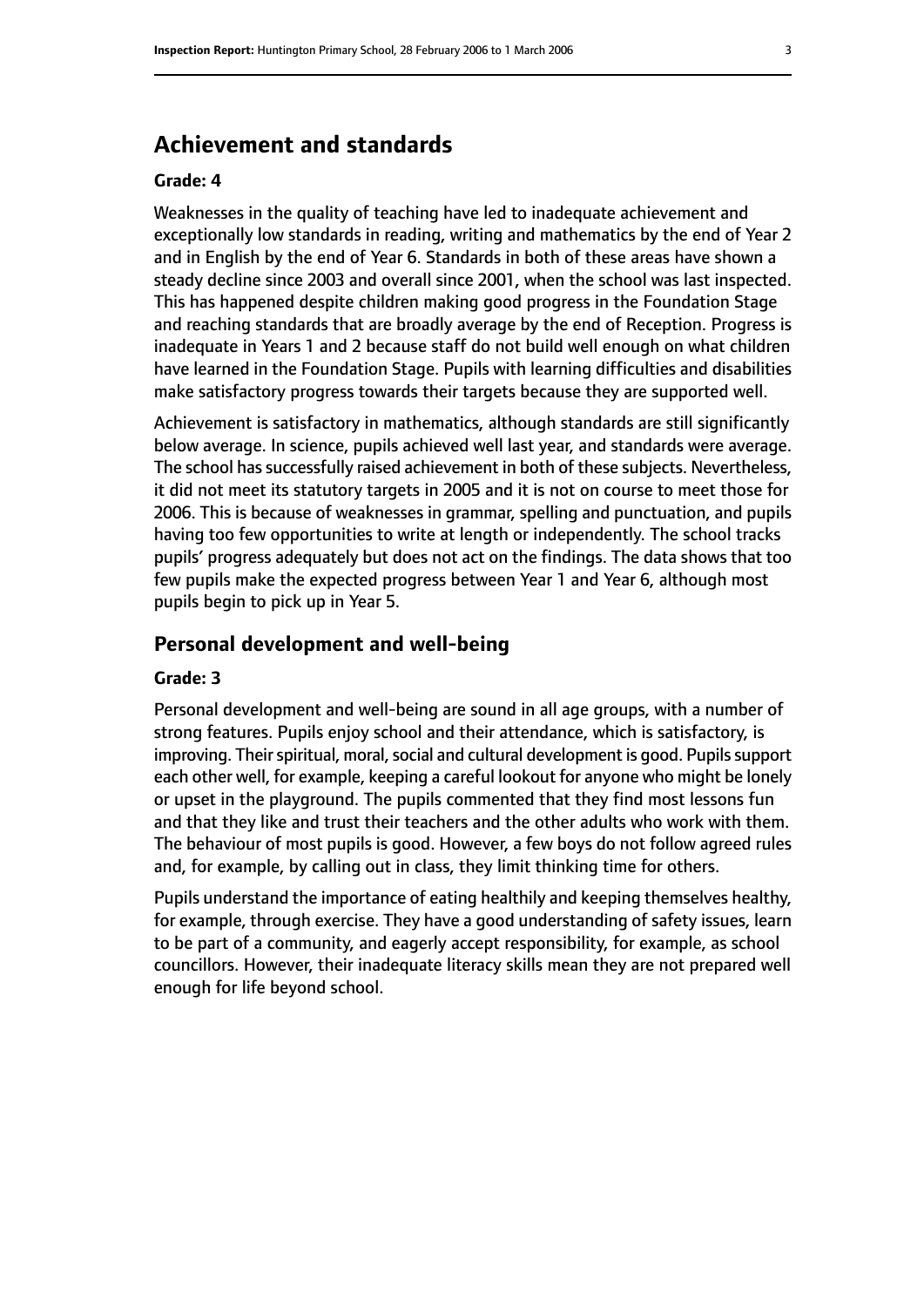## **Quality of provision**

#### **Teaching and learning**

#### **Grade: 4**

Although the overall quality of teaching is inadequate, effective teaching in the Foundation Stage gives the children a good start in their education. Foundation Stage staff plan well to meet the children's needs, building effectively on what has gone before. In the rest of the school, pupils' work is not planned well enough and there is very little difference in the work given to pupils of different ability levels. Sometimes work is pitched at the wrong level or is inappropriate to the pupils' different stages of learning. For example, in a Year 1 and 2 lesson, pupils made very little progress because the words to which they were required to add prefixes were much too difficult for them. However, throughout the school, teaching assistants provide good support for pupils with learning difficulties and disabilities, helping them to make satisfactory progress towards their targets.

The marking of pupils' work is poor. It rarely shows pupils how to improve and sometimes work is not marked for considerable periods of time. Pupils greatly appreciate the help they receive when the headteacher marks their work, which she occasionally does as a way of showing teachers good practice. Pupils' progress is tracked and tests are analysed, but the information gained is not used well enough in planning. Pupils' targets are of limited use because there are too few opportunities for pupils and teachers to work together to decide whether the targets have been achieved. Too often, pupils are left to determine this amongst themselves. They do not realise that they can meet their targets in different subjects because teachers do not make this explicit to them. This further hinders their learning.

#### **Curriculum and other activities**

#### **Grade: 3**

A satisfactory curriculum, extended and enriched by a good range of well- attended extra-curricular activities, covers all aspects of pupils' learning. Curricular provision is good in the Foundation Stage. In the rest of the school, the blocks of time allocated to different subjects successfully increase pupils' depth of understanding in subjects other than English and mathematics. However, pupils' continuous progress is not well enough planned for or checked in all subjects. Information and communication technology skills are developed satisfactorily and opportunities to promote literacy and numeracy skills in other subjects are identified. Teachers, though, do not insist or check that pupils use and apply what they have learned in literacy, for example, to write correctly, with accurate spelling, punctuation and grammar. There are few opportunities for extended writing in English or other subjects and overall, the range of writing taught is too narrow. These weaknesses contribute to the low standards in English.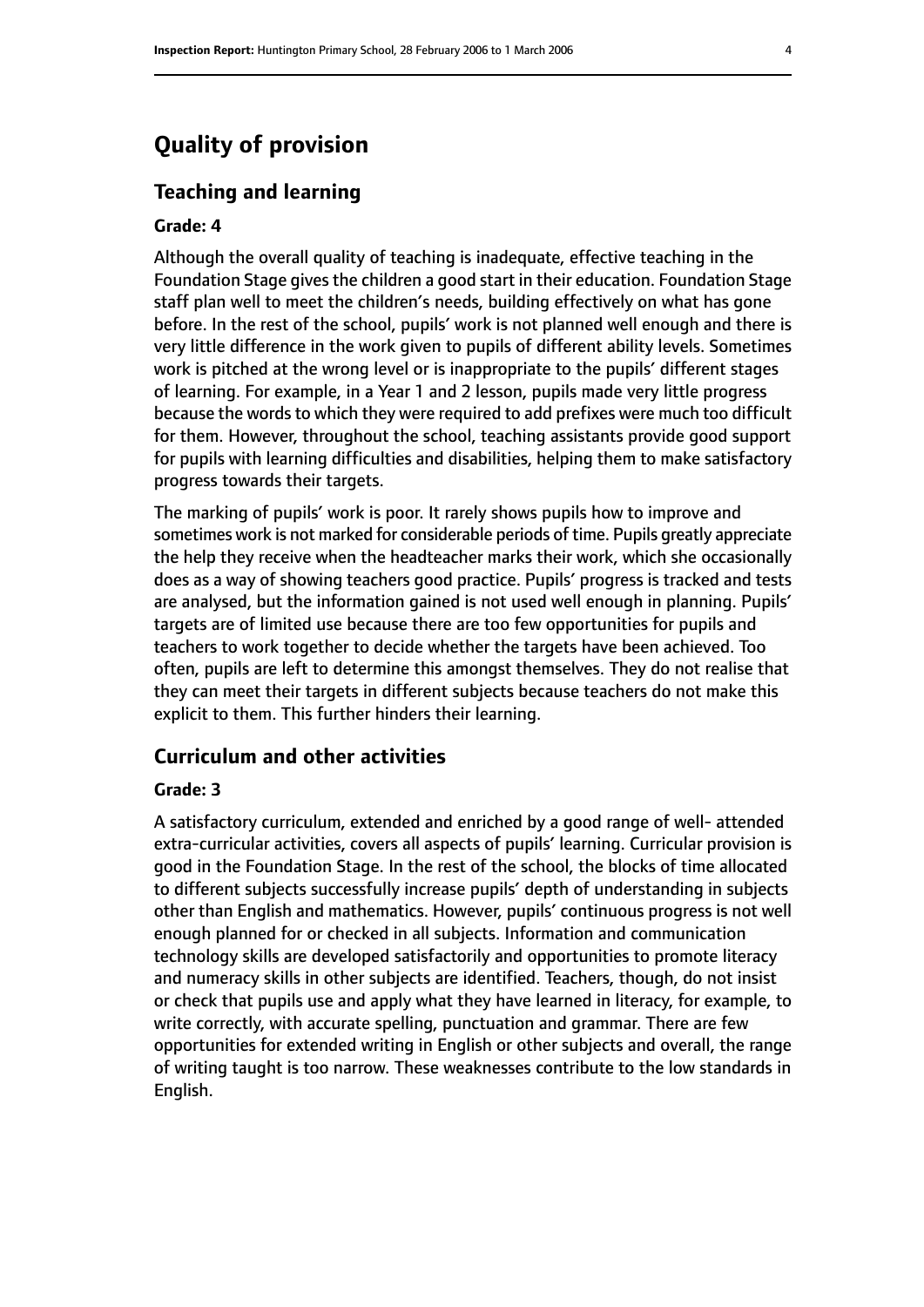#### **Care, guidance and support**

#### **Grade: 2**

The good relationships evident between pupils and adults throughout the school are the direct result of the good personal care, support and guidance given to all pupils. All adults know the pupils well and are alert to their concerns. Pupils are confident that they have an adult to turn to if they are worried, secure in the knowledge that they will be listened to. Child protection and health and safety procedures are good, as are the arrangements for children when they start at the school in the Foundation Stage. Here, workshops and half-termly newsletters help parents to understand how to help their children to succeed in learning. Pupils with learning difficulties and disabilities and those who are at risk are identified early and supported effectively. Parents and pupils are very appreciative of the school's work in these areas. However, the academic guidance provided for pupils is much less secure because teachers do not use assessment information well enough to plan their learning.

#### **Leadership and management**

#### **Grade: 4**

Leadership and management are inadequate. Despite recognising the situation some time ago, the school has not taken rigorous steps to halt the decline in standards and achievement. Therefore it does not demonstrate the capacity to improve.

The headteacher has a clear understanding of the issues facing the school. She has successfully improved key areas of its work that were identified as weak at the last inspection. The Foundation Stage is now well led and managed. Provision there, and for pupils with learning difficulties and disabilities, is much better, as is the atmosphere in the school, the pupils' behaviour and attendance, and their willingness to learn. However, the initiatives introduced to improve learning, such as 'Brain Gym' and building learning power, have not been fully and effectively implemented. The things that go with them in order to raise achievement, such as effective marking and the use of assessment information in planning, are inadequate. The school's evaluation of itself is too generous. It focuses only on the areas in which improvement has taken place and does not consider whether those improvements are raising standards by accelerating pupils' progress.

During checks on teaching and learning, the headteacher accurately pinpoints major strengths and weaknesses. Crucially, however, leaders and managers have not tackled the weaknesses with sufficient rigour and issues are not always followed up. The school development plan has sensible priorities but they are not being pursued consistently or rigorously enough to raise standards systematically throughout the school. Governors are supportive and keen for the school to succeed but they do not challenge it sufficiently about the low standards and unsatisfactory progress.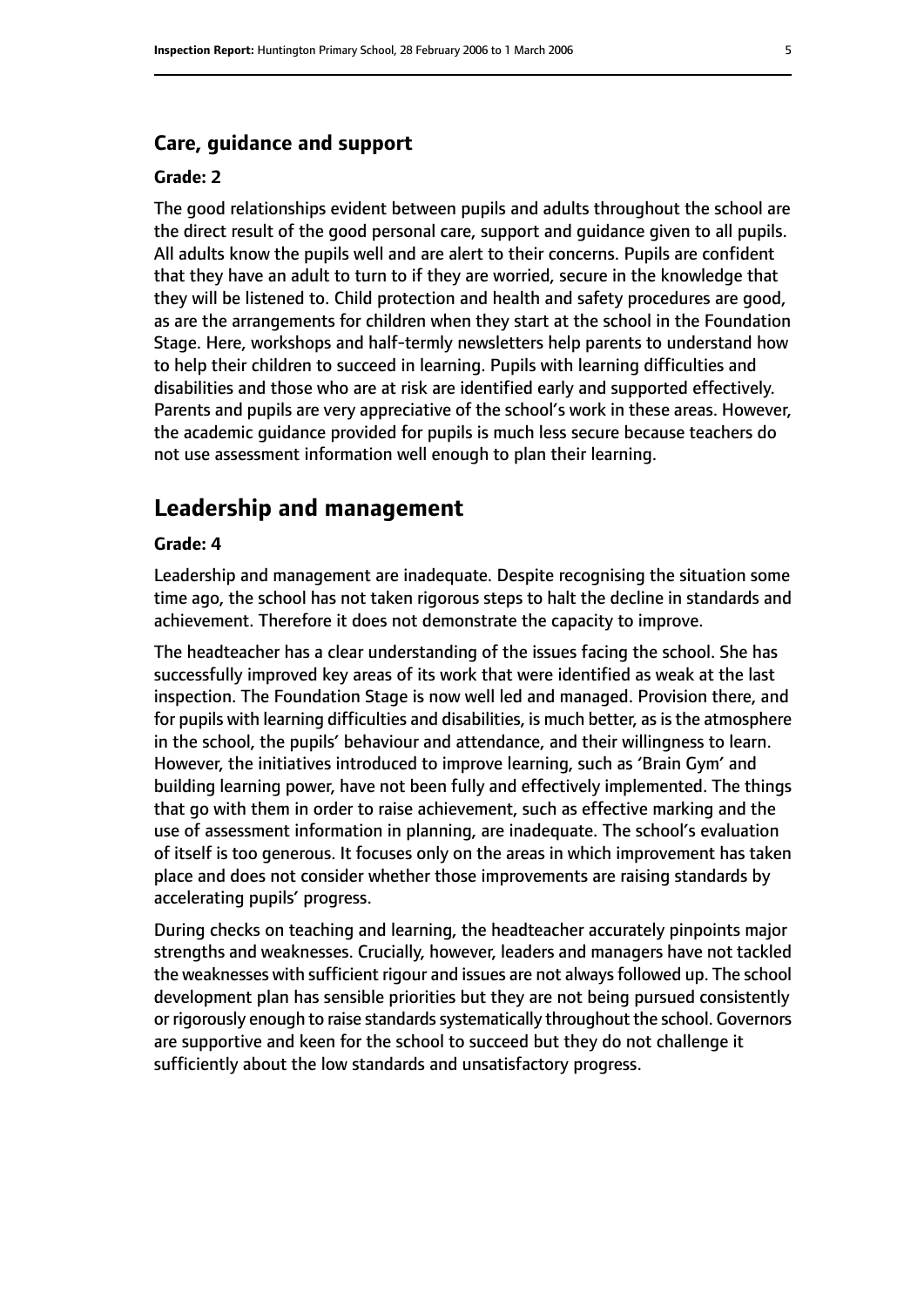**Any complaints about the inspection or the report should be made following the procedures set out inthe guidance 'Complaints about school inspection', whichis available from Ofsted's website: www.ofsted.gov.uk.**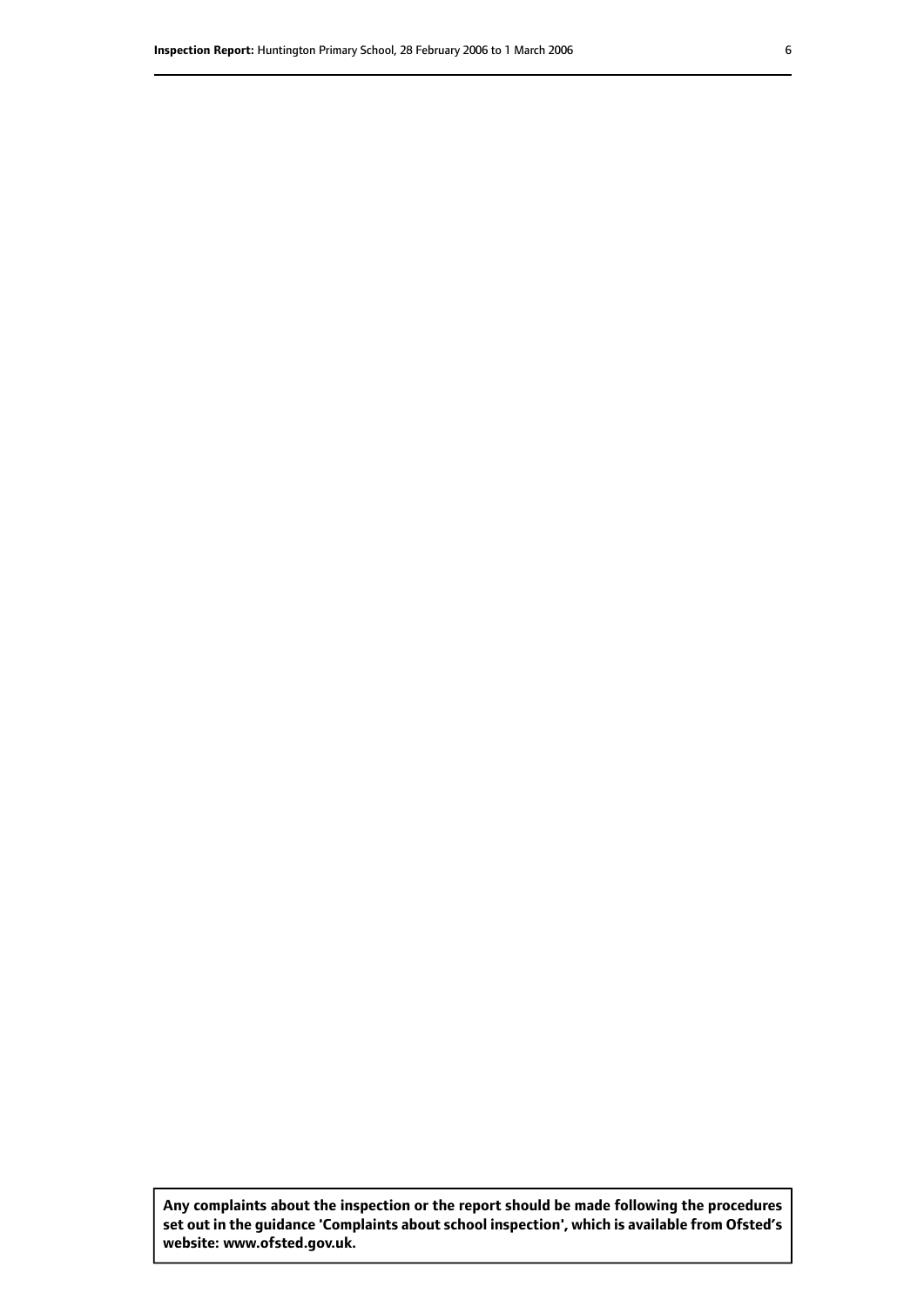# **Inspection judgements**

| Key to judgements: grade 1 is outstanding, grade 2 good, grade 3 | School         | $16-19$ |
|------------------------------------------------------------------|----------------|---------|
| satisfactory, and grade 4 inadequate                             | <b>Overall</b> |         |

#### **Overall effectiveness**

| How effective, efficient and inclusive is the provision of education,<br>integrated care and any extended services in meeting the needs of<br>learners? |    | <b>NA</b> |
|---------------------------------------------------------------------------------------------------------------------------------------------------------|----|-----------|
| How well does the school work in partnership with others to promote<br>learners' well-being?                                                            |    | ΝA        |
| The quality and standards in foundation stage                                                                                                           |    | <b>NA</b> |
| The effectiveness of the school's self-evaluation                                                                                                       |    | ΝA        |
| The capacity to make any necessary improvements                                                                                                         | No | NА        |
| Effective steps have been taken to promote improvement since the last<br>inspection                                                                     | No | <b>NA</b> |

#### **Achievement and standards**

| How well do learners achieve?                                                                               | NА        |
|-------------------------------------------------------------------------------------------------------------|-----------|
| The standards <sup>1</sup> reached by learners                                                              | ΝA        |
| How well learners make progress, taking account of any significant variations<br>between groups of learners | <b>NA</b> |
| How well learners with learning difficulties and disabilities make progress                                 | <b>NA</b> |

#### **Personal development and well-being**

| How good is the overall personal development and well-being of the<br>learners?                                  |   | ΝA        |
|------------------------------------------------------------------------------------------------------------------|---|-----------|
| The extent of learners' spiritual, moral, social and cultural development                                        |   | <b>NA</b> |
| The behaviour of learners                                                                                        |   | <b>NA</b> |
| The attendance of learners                                                                                       |   | <b>NA</b> |
| How well learners enjoy their education                                                                          |   | <b>NA</b> |
| The extent to which learners adopt safe practices                                                                |   | <b>NA</b> |
| The extent to which learners adopt healthy lifestyles                                                            |   | <b>NA</b> |
| The extent to which learners make a positive contribution to the community                                       |   | <b>NA</b> |
| How well learners develop workplace and other skills that will contribute to<br>their future economic well-being | 4 | <b>NA</b> |

#### **The quality of provision**

| How effective are teaching and learning in meeting the full range of<br>the learners' needs?          | ΝA |
|-------------------------------------------------------------------------------------------------------|----|
| How well do the curriculum and other activities meet the range of<br>needs and interests of learners? | ΝA |
| How well are learners cared for, guided and supported?                                                | ΝA |

 $^1$  Grade 1 - Exceptionally and consistently high; Grade 2 - Generally above average with none significantly below average; Grade 3 - Broadly average; Grade 4 - Exceptionally low.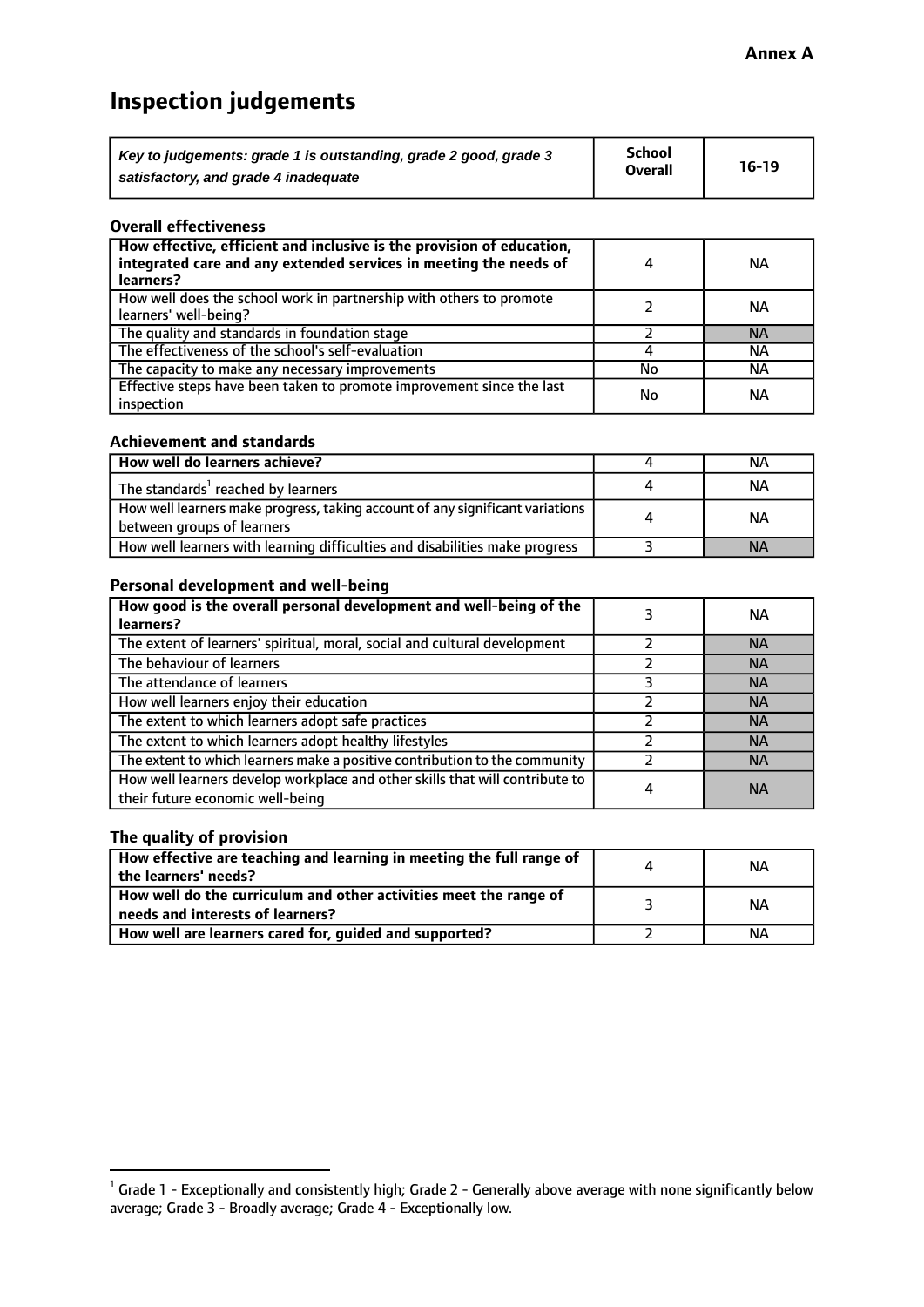#### **Leadership and management**

| How effective are leadership and management in raising achievement<br>and supporting all learners?                                              |     | NA.       |
|-------------------------------------------------------------------------------------------------------------------------------------------------|-----|-----------|
| How effectively leaders and managers at all levels set clear direction leading<br>to improvement and promote high quality of care and education |     | <b>NA</b> |
| How effectively performance is monitored, evaluated and improved to meet<br>challenging targets, through quality assurance and self-review      |     | <b>NA</b> |
| How well equality of opportunity is promoted and discrimination tackled so<br>that all learners achieve as well as they can                     |     | <b>NA</b> |
| How effectively and efficiently resources are deployed to achieve value for<br>money                                                            |     | <b>NA</b> |
| The extent to which governors and other supervisory boards discharge their<br>responsibilities                                                  |     | <b>NA</b> |
| The adequacy and suitability of staff to ensure that learners are protected                                                                     | Yes | <b>NA</b> |

| The extent to which schools enable learners to be healthy                                     |            |
|-----------------------------------------------------------------------------------------------|------------|
| Learners are encouraged and enabled to eat and drink healthily                                | Yes        |
| Learners are encouraged and enabled to take regular exercise                                  | <b>Yes</b> |
| Learners are discouraged from smoking and substance abuse                                     | Yes        |
| Learners are educated about sexual health                                                     | Yes        |
| The extent to which providers ensure that learners stay safe                                  |            |
| Procedures for safequarding learners meet current government requirements                     | Yes        |
| Risk assessment procedures and related staff training are in place                            | Yes        |
| Action is taken to reduce anti-social behaviour, such as bullying and racism                  | <b>Yes</b> |
| Learners are taught about key risks and how to deal with them                                 | Yes        |
| The extent to which learners make a positive contribution                                     |            |
| Learners are helped to develop stable, positive relationships                                 | Yes        |
| Learners, individually and collectively, participate in making decisions that affect them     | Yes        |
| Learners are encouraged to initiate, participate in and manage activities in school and the   | <b>Yes</b> |
| wider community                                                                               |            |
| The extent to which schools enable learners to achieve economic well-being                    |            |
| There is provision to promote learners' basic skills                                          | No         |
| Learners have opportunities to develop enterprise skills and work in teams                    | <b>Yes</b> |
| Careers education and quidance is provided to all learners in key stage 3 and 4 and the sixth | <b>NA</b>  |
| form                                                                                          |            |
| Education for all learners aged 14-19 provides an understanding of employment and the         | <b>NA</b>  |
| economy                                                                                       |            |